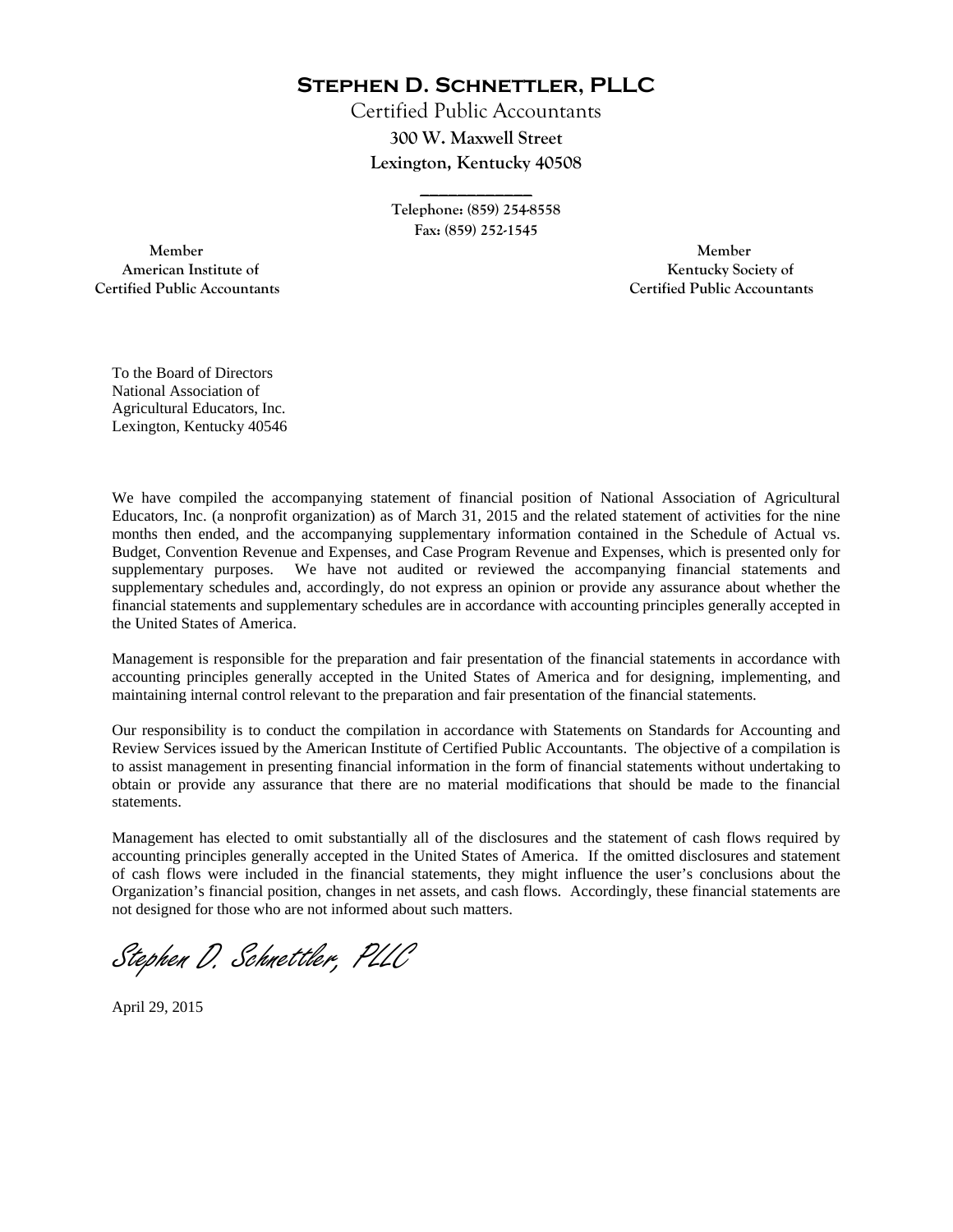# NATIONAL ASSOCIATION OF AGRICULTURAL EDUCATORS, INC. **Statement of Financial Position** March 31, 2015

| <b>ASSETS</b>                         |                 |
|---------------------------------------|-----------------|
| Cash on deposit                       | \$<br>213,154   |
| Investments - operating fund          | 612,523         |
| Investments - life membership fund    | 212,945         |
| Investments - reserve fund            | 2,723           |
| Accounts receivable                   | 245,218         |
| Prepaid expenses                      | 381,404         |
| Property and equipment - CASE         | 694             |
| Property and equipment                | 8,456           |
| <b>TOTAL ASSETS</b>                   | \$<br>1,677,117 |
| <b>LIABILITIES AND NET ASSETS</b>     |                 |
| <b>LIABILITIES</b>                    |                 |
| Accounts payable                      | \$<br>47,707    |
| Accrued leave payable                 | 33,802          |
| Other current liabilities             | 6,240           |
| <b>TOTAL LIABILITIES</b>              | 87,749          |
| <b>NET ASSETS</b>                     |                 |
| Unrestricted net assets:              |                 |
| Current operation                     | 1,066,599       |
| Board designated for special purposes | 207,445         |
| Temporarily restricted net assets     | 480             |
| <b>CASE Project</b>                   | 314,844         |
| <b>TOTAL NET ASSETS</b>               | 1,589,368       |
| TOTAL LIABILITIES AND NET ASSETS      | \$<br>1,677,117 |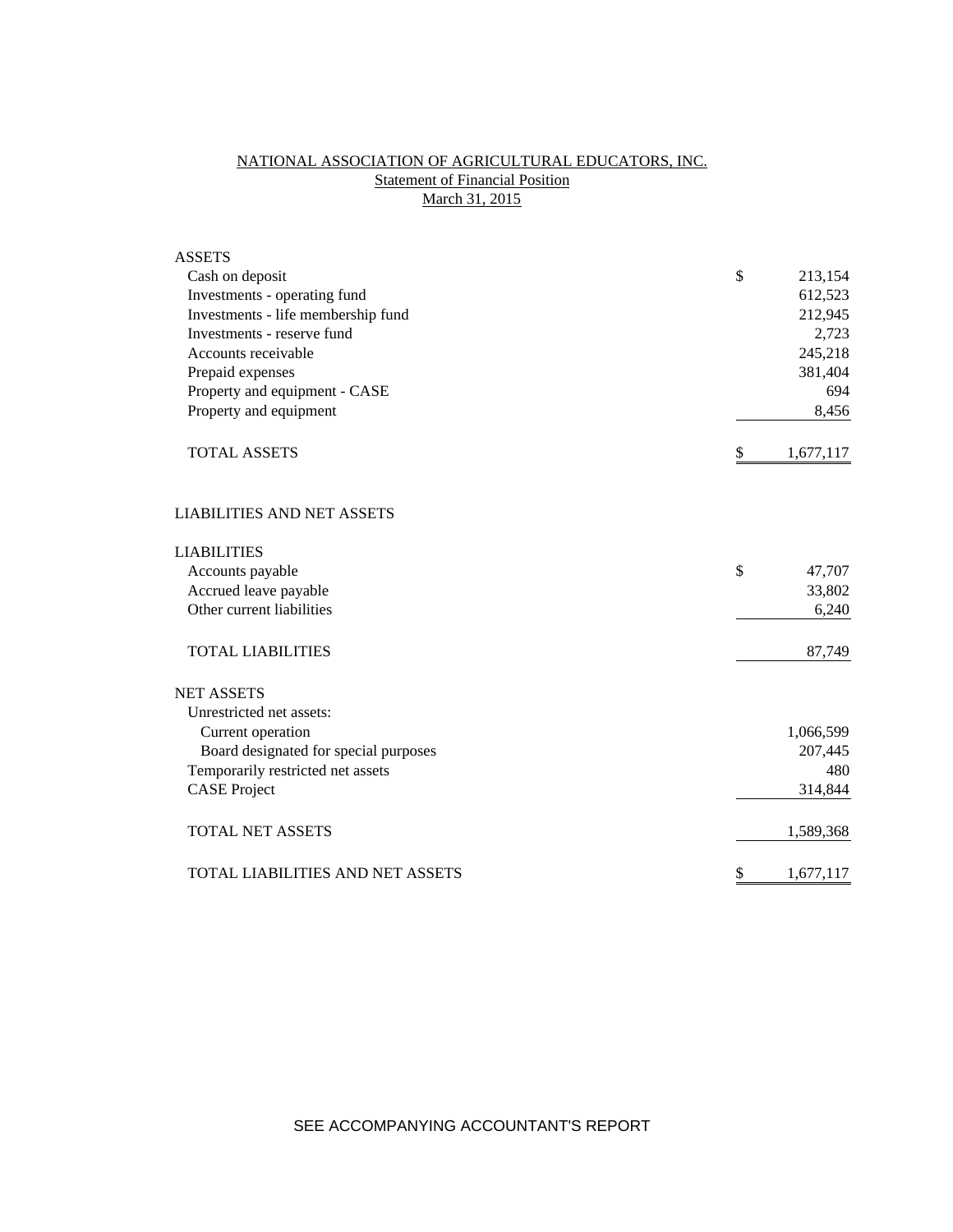## NATIONAL ASSOCIATION OF AGRICULTURAL EDUCATORS, INC. **Statement of Activities** For the Nine Months ended March 31, 2015

|                                       |         | Unrestricted  |       |            |             |               |                 |
|---------------------------------------|---------|---------------|-------|------------|-------------|---------------|-----------------|
|                                       | Current |               | Board |            | Temporarily | CASE          |                 |
|                                       |         | Operations    |       | Designated | Restricted  | Project       | Total           |
| Revenue, Gains and Losses             |         |               |       |            |             |               |                 |
| Membership dues                       | \$      | 390,336       | \$    | 4,290      | \$          | \$            | \$<br>394,626   |
| Convention registration               |         | 108,443       |       |            |             |               | 108,443         |
| Sponsorship and awards                |         | 10,850        |       |            |             |               | 10,850          |
| Merchandise sales                     |         | 2,121         |       |            |             |               | 2,121           |
| Contributions                         |         |               |       |            | 480         |               | 480             |
| Management fees                       |         | 34,096        |       |            |             |               | 34,096          |
| Net realized and unrealized           |         |               |       |            |             |               |                 |
| gains (losses) on securities          |         | 2,096         |       |            |             |               | 2,096           |
| Interest and dividends                |         | 42,143        |       |            |             |               | 42,143          |
| FFA Foundation projects               |         | 177,547       |       |            |             |               | 177,547         |
| CASE Program income                   |         |               |       |            |             | 1,387,612     | 1,387,612       |
| Other income                          |         | 325,222       |       |            |             |               | 325,222         |
| Total Revenue, Gaines and Losses      |         | 1,092,854     |       | 4,290      | 480         | 1,387,612     | 2,485,236       |
| Net Assets Released from Restrictions |         |               |       |            |             |               |                 |
| Total Revenue, Gains and Losses       |         |               |       |            |             |               |                 |
| and Reclassifications                 |         | 1,092,854     |       | 4,290      | 480         | 1,387,612     | 2,485,236       |
| <b>Expenses</b>                       |         |               |       |            |             |               |                 |
| General expenses                      |         | 648,880       |       |            |             |               | 648,880         |
| FFA Foundation projects               |         | 47,517        |       |            |             |               | 47,517          |
| <b>CASE Program expenses</b>          |         | $\frac{1}{2}$ |       |            |             | 1,262,493     | 1,262,493       |
| Convention expenses                   |         | 35,796        |       |            |             |               | 35,796          |
| Total expenses                        |         | 732,193       |       |            |             | 1,262,493     | 1,994,686       |
| INCREASE (DECREASE) IN NET ASSETS     |         | 360,661       |       | 4,290      | 480         | 125,119       | 490,550         |
| NET ASSETS AT BEGINNING OF PERIOD     |         | 705,938       |       | 203,155    |             | 189,725       | 1,098,818       |
| NET ASSETS AT END OF PERIOD           | \$      | 1,066,599     | \$    | 207,445    | \$<br>480   | \$<br>314,844 | \$<br>1,589,368 |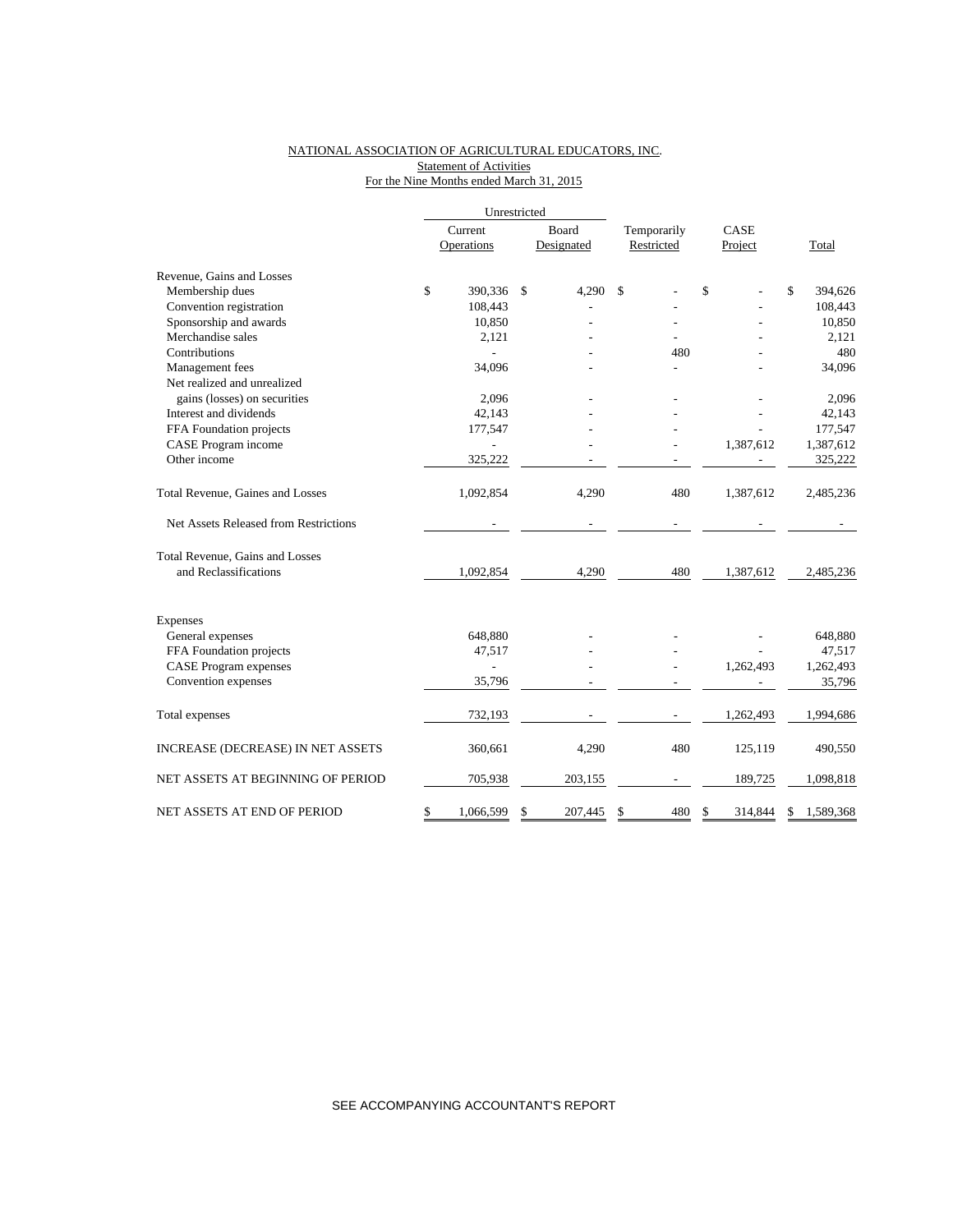## NATIONAL ASSOCIATION OF AGRICULTURAL EDUCATORS, INC. For the One and Nine Months Ended March 31, 2015 Schedule of Actual vs. Budget

|                                                       | <b>MONTH</b><br><b>ACTUAL</b> |      | <b>MONTH</b><br><b>BUDGET</b> |     | <b>MONTH</b><br><b><i>SVARIANCE</i></b> | YEAR TO DATE<br><b>ACTUAL</b> | <b>YEAR</b><br><b>BUDGET</b> | <b>YEAR</b><br><b>SVARIANCE</b> |
|-------------------------------------------------------|-------------------------------|------|-------------------------------|-----|-----------------------------------------|-------------------------------|------------------------------|---------------------------------|
| <b>REVENUE</b>                                        |                               |      |                               |     |                                         |                               |                              |                                 |
| Member dues                                           | \$<br>9,325                   | - \$ | 31,385                        | -\$ | $(22,060)$ \$                           | 382,476 \$                    | 376,615                      | \$<br>5,861                     |
| Corporate membership dues                             | 750                           |      | 2,500                         |     | (1,750)                                 | 12,150                        | 30,000                       | (17, 850)                       |
| <b>NSTA Dues</b>                                      | $\overline{a}$                |      |                               |     |                                         |                               |                              |                                 |
| Delmar scholarships                                   |                               |      | 625                           |     | (625)                                   | L,                            | 7,500                        | (7,500)                         |
| Freshman scholarships                                 |                               |      | $\overline{\phantom{a}}$      |     | $\overline{\phantom{a}}$                | L,                            | $\overline{a}$               | $\omega$                        |
| Foundation management fees                            |                               |      | 7,083                         |     | (7,083)                                 | 34,096                        | 85,000                       | (50, 904)                       |
| MBNA affinity credit card program                     |                               |      |                               |     |                                         |                               | $\blacksquare$               |                                 |
| Toyota vehicle lease management fee                   | $\overline{a}$                |      | $\overline{\phantom{a}}$      |     | ä,                                      | ä,                            | $\blacksquare$               | $\sim$                          |
| Interest and dividends                                | 3                             |      | 1,667                         |     | (1,664)                                 | 31,858                        | 20,000                       | 11,858                          |
| Net realized and unrealized                           | $\sim$                        |      |                               |     |                                         |                               |                              |                                 |
| gains (losses) on securities                          |                               |      |                               |     |                                         | 2,096                         | ä,                           | 2,096                           |
| Merchandise sales                                     | 762                           |      | 708                           |     | 54                                      | 2,121                         | 8,500                        | (6,379)                         |
| Investment income, Life Fund                          |                               |      | 42                            |     | (42)                                    | 10,285                        | 500                          | 9,785                           |
| Contributions, Legislative Fund                       |                               |      |                               |     | $\overline{a}$                          | 480                           | ä,                           | 480                             |
| Miscellaneous income                                  |                               |      | 417                           |     | (417)                                   | 1,271                         | 5,000                        | (3,729)                         |
| Scholarship raffle proceeds                           |                               |      | 125                           |     | (125)                                   | $\blacksquare$                | 1,500                        | (1,500)                         |
| National Teach Ag Campaign                            |                               |      | 13,833                        |     | (13, 833)                               | 96,363                        | 166,000                      | (69, 637)                       |
| Teacher Ag non-foundation revenue                     | $\overline{a}$                |      | $\blacksquare$                |     | ä,                                      | 3,116                         | ä,                           | 3,116                           |
| Teacher crisis fund                                   |                               |      |                               |     |                                         | 1,713                         | $\sim$                       | 1,713                           |
| <b>BFRDP</b> Grant                                    |                               |      | 2,500                         |     | (2,500)                                 | 12,797                        | 30,000                       | (17,203)                        |
| AEM business manager stipend                          |                               |      | 333                           |     | (333)                                   | $\blacksquare$                | 4,000                        | (4,000)                         |
| AEM subscriptions                                     |                               |      | $\overline{a}$                |     | $\sim$                                  | 10                            | ÷,                           | 10                              |
| Webinar revenue                                       | ÷,                            |      | $\overline{a}$                |     | $\sim$                                  | ä,                            | $\sim$                       | $\omega$                        |
| DuPont Agrisciense                                    | 5,000                         |      |                               |     | 5,000                                   | 85,919                        | L.                           | 85,919                          |
| <b>NPS</b>                                            | 465                           |      |                               |     | 465                                     | 465                           | L,                           | 465                             |
| State website development                             | $\overline{a}$                |      | $\overline{\phantom{a}}$      |     | $\overline{a}$                          | $\overline{a}$                | L.                           | $\omega$                        |
| Hurricane relief                                      |                               |      |                               |     |                                         | ä,                            | ä,                           | $\sim$                          |
| Credit card revenue                                   |                               |      |                               |     |                                         |                               | L.                           |                                 |
| F <sub>2F</sub> revenue                               |                               |      | $\overline{\phantom{a}}$      |     | ÷,                                      | $\blacksquare$                | 15,000                       | (15,000)                        |
| CASE management fee                                   |                               |      | 2,000                         |     | (2,000)                                 | ä,                            | 24,000                       | (24,000)                        |
| Council MMM management fee                            | ÷,                            |      | 417                           |     | (417)                                   | ä,                            | 5,000                        | (5,000)                         |
| COP                                                   | 2,875                         |      |                               |     | 2,875                                   | 62,735                        | 24,600                       | 38,135                          |
| FFA Foundation project - TTTK                         | ÷,                            |      | 3,875                         |     | (3,875)                                 | 68,245                        | 46,500                       | 21,745                          |
| FFA Foundation project - OPAP                         |                               |      | 1,000                         |     | (1,000)                                 | 7,981                         | 12,000                       | (4,019)                         |
| FFA Foundation project - OMSP                         |                               |      | 1,000                         |     | (1,000)                                 | 10,944                        | 12,000                       | (1,056)                         |
| FFA Foundation project - OT                           |                               |      | 917                           |     | (917)                                   | 12,677                        | 11,000                       | 1,677                           |
| FFA Foundation project - OYM                          |                               |      | 917                           |     | (917)                                   | 14,813                        | 11,000                       | 3,813                           |
| FFA Foundation project - Lifetime Achievement         |                               |      | 208                           |     | (208)                                   | 19,625                        | 2,500                        | 17,125                          |
| FFA Foundation project - Outstanding Service Citation |                               |      | 205                           |     | (205)                                   | 975                           | 2,460                        | (1,485)                         |
| FFA Foundation teacher workshop                       |                               |      | 958                           |     | (958)                                   | 5,001                         | 11,500                       | (6, 499)                        |
| FFA Foundation internet café                          |                               |      | $\sim$                        |     | $\sim$                                  | $\equiv$                      | $\blacksquare$               |                                 |
| FFA Foundation Pfizer classroom                       |                               |      |                               |     | ÷,                                      | $\equiv$                      |                              |                                 |
| FFA Foundation Regional Grants Revenue                |                               |      | 1,500                         |     | (1,500)                                 | $\overline{a}$                | 18,000                       | (18,000)                        |
| FFA Foundation Agriscience Teacher                    |                               |      | 1,562                         |     | (1, 562)                                | 10,368                        | 18,740                       | (8, 372)                        |
| FFA Foundation NATAA/NAII                             |                               |      | 10,000                        |     | (10,000)                                | $\omega_{\rm c}$              | 120,000                      | (120,000)                       |
| FFA Foundation project - XLR8                         |                               |      | 2,000                         |     | (2,000)                                 | 26,918                        | 24,000                       | 2,918                           |
| CASE program net income                               | 76,087                        |      |                               |     | 76,087                                  | 125,119                       |                              | 125,119                         |
| Convention net income                                 | $\omega$                      |      | 4,587                         |     | (4,587)                                 | 144,330                       | 48,050                       | 96,280                          |
| TOTAL REVENUE                                         | 95,267                        |      | 92,364                        |     | 2,903                                   | 1,186,947                     | 1,140,965                    | 45,982                          |
| <b>EXPENSES</b>                                       |                               |      |                               |     |                                         |                               |                              |                                 |
| Salaries                                              | 33,695                        |      | 28,050                        |     | 5,645                                   | 267,073                       | 336,594                      | (69, 521)                       |
| Taxes and benefits                                    | 8,157                         |      | 7,037                         |     | 1,120                                   | 59,904                        | 84,448                       | (24, 544)                       |
| Computer service                                      | 263                           |      | 625                           |     | (362)                                   | 5,678                         | 7,500                        | (1,822)                         |
| Telephone                                             | 341                           |      | 333                           |     | 8                                       | 1,754                         | 4,000                        | (2,246)                         |
| Accounting                                            | 650                           |      | 1,317                         |     | (667)                                   | 5,850                         | 15,800                       | (9,950)                         |
| Depreciation                                          | 249                           |      | 333                           |     | (84)                                    | 2,244                         | 4,000                        | (1,756)                         |
| Rent                                                  | $\Box$                        |      | 625                           |     | (625)                                   | ÷.                            | 7,500                        | (7,500)                         |
| Insurance                                             | 5,972                         |      | 542                           |     | 5,430                                   | 12,903                        | 6,500                        | 6,403                           |
| Legal                                                 | $\overline{\phantom{a}}$      |      | 83                            |     | (83)                                    | $\blacksquare$                | 1,000                        | (1,000)                         |

(Continued)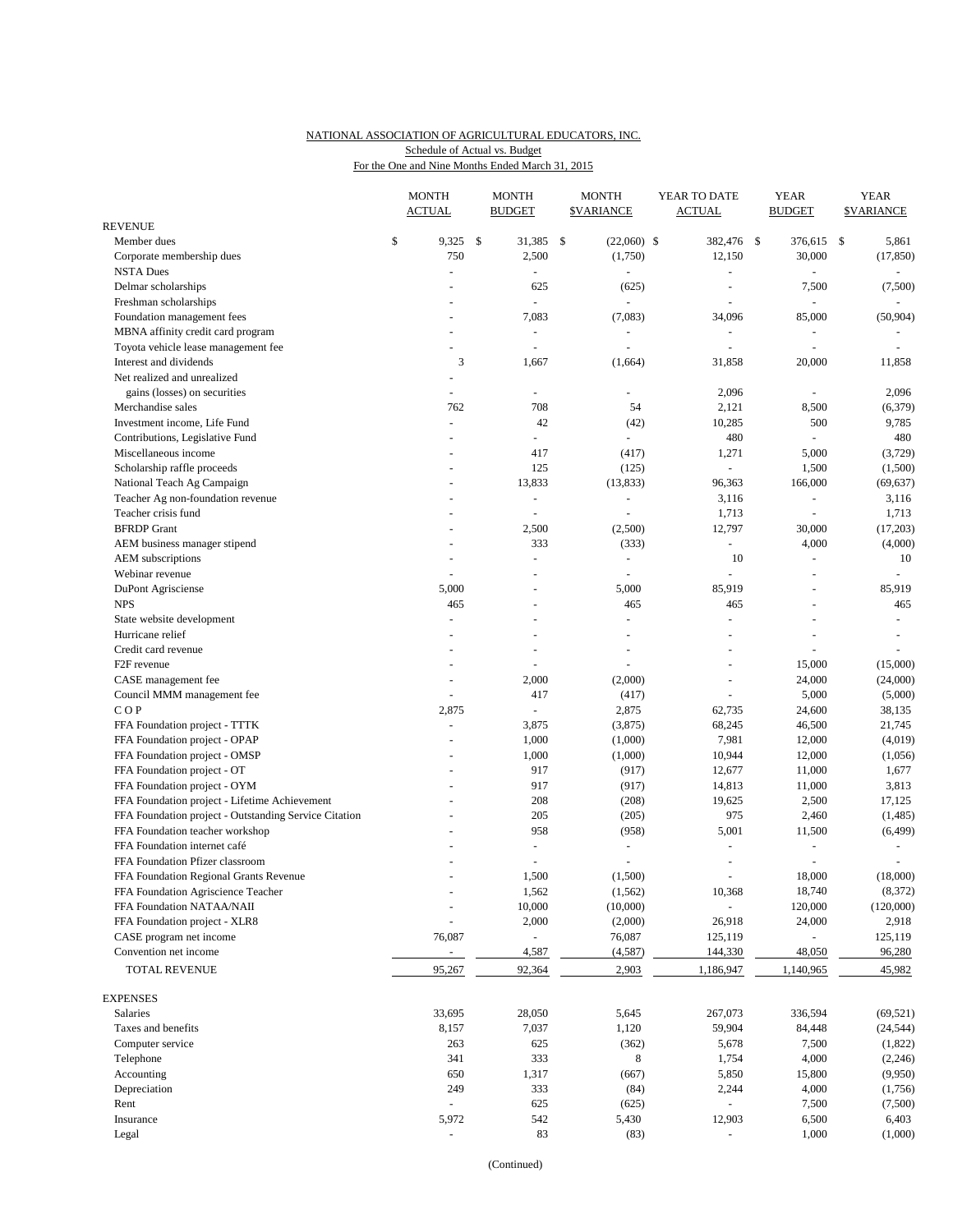## NATIONAL ASSOCIATION OF AGRICULTURAL EDUCATORS, INC. For the One and Nine Months Ended March 31, 2015 Schedule of Actual vs. Budget

|                                                       | <b>MONTH</b><br><b>ACTUAL</b> | <b>MONTH</b><br><b>BUDGET</b> | <b>MONTH</b><br><b>\$VARIANCE</b> | YEAR TO DATE<br><b>ACTUAL</b> | <b>YEAR</b><br><b>BUDGET</b> | <b>YEAR</b><br><b>\$VARIANCE</b> |
|-------------------------------------------------------|-------------------------------|-------------------------------|-----------------------------------|-------------------------------|------------------------------|----------------------------------|
| Office Supplies                                       | 35                            | 667                           | (632)                             | 1,288                         | 8,000                        | (6,712)                          |
| Bank charges and investment fees                      | L.                            | 8                             | (8)                               | 3,946                         | 100                          | 3,846                            |
| Printing, general                                     | 237                           | 417                           | (180)                             | 1,602                         | 5,000                        | (3,398)                          |
| Staff training                                        | 250                           | 42                            | 208                               | 250                           | 500                          | (250)                            |
| Taxes and licenses                                    | 15                            | 8                             | $\overline{7}$                    | 15                            | 100                          | (85)                             |
| Membership and contributions                          | 500                           | 1,417                         | (917)                             | 17,547                        | 17,000                       | 547                              |
| Travel, staff                                         | 613                           | 2,083                         | (1,470)                           | 1,320                         | 25,000                       | (23,680)                         |
| Promotion and marketing                               | ÷.                            | 1,000                         | (1,000)                           | 2,534                         | 12,000                       | (9, 466)                         |
| Merchandise and diaries                               | $\overline{\phantom{a}}$      | 500                           | (500)                             | 1,999                         | 6,000                        | (4,001)                          |
| Photocopying                                          | ÷.                            | 8                             | (8)                               | $\omega$                      | 100                          | (100)                            |
| Postage, general                                      | 698                           | 500                           | 198                               | 1,867                         | 6,000                        | (4, 133)                         |
| Professional liability insurance                      | $\omega$                      | 3,041                         | (3,041)                           | 36,810                        | 36,495                       | 315                              |
| Public relations                                      | ÷,                            | 83                            | (83)                              | $\equiv$                      | 1,000                        | (1,000)                          |
| Scholarships                                          | $\overline{a}$                | 813                           | (813)                             | 11,250                        | 9,750                        | 1,500                            |
| Travel, regional secretaries                          | L.                            | 1,167                         | (1,167)                           | 4,865                         | 14,000                       | (9, 135)                         |
| Travel, board of directors                            | 1,943                         | 2,917                         | (974)                             | 11,682                        | 35,000                       | (23, 318)                        |
| Nat'l Teach Ag Campaign                               | 17,416                        | 11,167                        | 6,249                             | 129,592                       | 134,000                      | (4, 408)                         |
| FFA Foundation project - TTTK                         | $\omega$                      | 3,875                         | (3,875)                           | 5,318                         | 46,500                       | (41, 182)                        |
| FFA Foundation project - OPAP                         |                               | 1,000                         | (1,000)                           | 2,219                         | 12,000                       | (9,781)                          |
| FFA Foundation project - OMSP                         | L,                            | 1,000                         | (1,000)                           | 2,011                         | 12,000                       | (9,989)                          |
| FFA Foundation project - OT                           |                               | 917                           | (917)                             | 1,864                         | 11,000                       | (9,136)                          |
| FFA Foundation project - OYM                          | $\overline{a}$                | 917                           | (917)                             | 304                           | 11,000                       | (10,696)                         |
| FFA Foundation project - Lifetime achievement         |                               | 208                           | (208)                             | 15,000                        | 2,500                        | 12,500                           |
| FFA Foundation project - Outstanding service citation |                               | 205                           | (205)                             | $\overline{\phantom{a}}$      | 2,460                        | (2,460)                          |
| FFA Foundation project - Smart Edge                   |                               | $\overline{\phantom{a}}$      | $\omega$                          | $\sim$                        | $\frac{1}{2}$                | $\sim$                           |
| FFA Foundation teacher workshop                       | $\overline{a}$                | 958                           | (958)                             | 6,851                         | 11,500                       | (4,649)                          |
| FFA Foundation internet café                          |                               | $\blacksquare$                | $\equiv$                          | $\overline{\phantom{a}}$      | $\qquad \qquad \blacksquare$ |                                  |
| FFA Foundation Pfizer Classroom                       | $\overline{a}$                | ÷,                            | $\bar{\phantom{a}}$               | $\omega$                      | $\bar{a}$                    | $\sim$                           |
| FFA Foundation Regional Grants                        |                               | 1,500                         | (1,500)                           | 3,000                         | 18,000                       | (15,000)                         |
| FFA Foundation Agrisciense Teachers                   | $\overline{\phantom{a}}$      | 1,562                         | (1, 562)                          | 10,950                        | 18,740                       | (7,790)                          |
| FFA Foundation NATAA/NAII                             | ÷.                            | $\omega$                      |                                   | $\omega$                      | $\overline{a}$               | $\overline{\phantom{a}}$         |
| FFA Foundation XLR8                                   | 293                           | 2,000                         | (1,707)                           | 6,056                         | 24,000                       | (17, 944)                        |
| DuPont Agriscience                                    | 701                           | ä,                            | 701                               | 5,058                         | ÷,                           | 5,058                            |
| GMAC SmartEdge program                                | ÷.                            | $\omega$                      | $\omega$                          |                               |                              |                                  |
| NPS expense                                           | 488                           | 833                           | (345)                             | 488                           | 10,000                       | (9,512)                          |
| Webinar expense                                       | $\omega$                      | 100                           | (100)                             | 601                           | 1,200                        | (599)                            |
| Teacher crisis fund                                   | 1,000                         | ÷,                            | 1,000                             | 4,000                         | L,                           | 4,000                            |
| Communities of practice expense                       | ÷,                            | 1,667                         | (1,667)                           | 22,191                        | 20,000                       | 2,191                            |
| Substitute teacher hire behinds                       | L.                            | 125                           | (125)                             | ÷,                            | 1,500                        | (1,500)                          |
| <b>NSTA</b> dues                                      |                               | L.                            | $\sim$                            | ÷,                            | L.                           | $\sim$                           |
| <b>Bad</b> debts                                      | ä,                            | L,                            | $\equiv$                          | ÷,                            | L,                           | $\sim$                           |
| Website                                               | 1,050                         |                               | 1,050                             | 10,605                        |                              | 10,605                           |
| NATAA stipends                                        | $\blacksquare$                | ÷,                            | $\equiv$                          | 8,625                         | 120,000                      | (111, 375)                       |
| <b>BFRDP</b> expense                                  |                               |                               |                                   | $\overline{\phantom{a}}$      | 2,500                        | (2,500)                          |
| <b>BFPD</b> contract labor                            |                               |                               |                                   | 7,500                         |                              | 7,500                            |
| Contract labor                                        |                               |                               |                                   |                               |                              |                                  |
| Storage                                               |                               |                               |                                   | $\sim$                        |                              | $\overline{\phantom{a}}$         |
| Credit card expense                                   | 130                           |                               | 130                               | 1,709                         |                              | 1,709                            |
| Ag Ed opportunity fund                                | ÷,                            |                               |                                   | $\blacksquare$                |                              | $\overline{\phantom{a}}$         |
| Miscellaneous                                         |                               |                               |                                   | 74                            |                              | 74                               |
| TOTAL EXPENSES                                        | 74,696                        | 81,650                        | (6,954)                           | 696,397                       | 1,102,287                    | (405, 890)                       |
| NET INCOME (LOSS)                                     | \$<br>20,571                  | \$<br>10,714                  | \$<br>9,857                       | \$<br>490,550                 | \$<br>38,678                 | 451,872<br>\$                    |

## SEE ACCOMPANYING ACCOUNTANT'S REPORT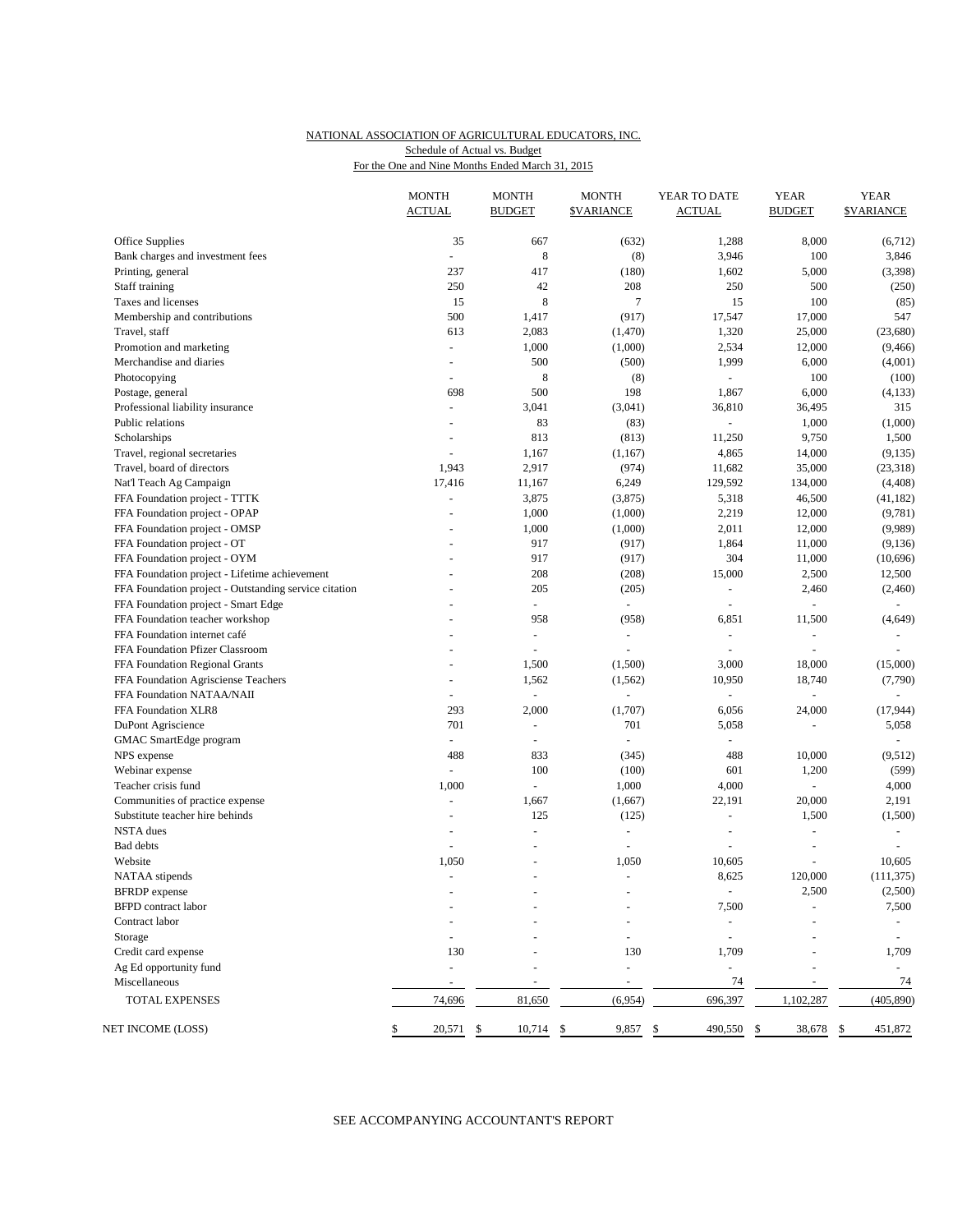#### NATIONAL ASSOCIATION OF AGRICULTURAL EDUCATORS, INC. Schedule of Convention Revenue and Expenses For the One and Nine Months Ended March 31, 2015

|                                           | <b>MONTH</b>             | <b>MONTH</b>             | <b>MONTH</b>                | YEAR TO DATE             | <b>YEAR</b>   | <b>YEAR</b>       |  |
|-------------------------------------------|--------------------------|--------------------------|-----------------------------|--------------------------|---------------|-------------------|--|
|                                           | <b>ACTUAL</b>            | <b>BUDGET</b>            | <b>SVARIANCE</b>            | <b>ACTUAL</b>            | <b>BUDGET</b> | <b>\$VARIANCE</b> |  |
| <b>REVENUE</b>                            |                          |                          |                             |                          |               |                   |  |
| Convention, registration                  | \$                       | \$<br>8.333              | $\mathbf S$<br>$(8,333)$ \$ | 108,443 \$               | 100,000       | 8,443<br>\$       |  |
| Convention, tickets/workshops             |                          |                          |                             |                          |               |                   |  |
| Convention, trade show                    |                          |                          |                             | 1,810                    |               | 1,810             |  |
| Convention - Ideas Unlimited              |                          |                          |                             |                          |               |                   |  |
| Convention - Teacher Mentor               |                          |                          |                             |                          |               |                   |  |
| Convention scholarship fund               |                          |                          |                             | 1,486                    |               | 1,486             |  |
| Convention, sponsorships - FFA Foundation |                          | 2,917                    | (2,917)                     | 48,640                   | 35,000        | 13,640            |  |
| Convention, host state social             |                          | $\overline{\phantom{a}}$ | ä,                          | 8,897                    |               | 8,897             |  |
| Convention, sponsorships                  |                          | 1,333                    | (1, 333)                    | 10,850                   | 16,000        | (5,150)           |  |
| <b>TOTAL REVENUE</b>                      | $\overline{\phantom{a}}$ | 12,583                   | (12, 583)                   | 180,126                  | 151,000       | 29,126            |  |
| <b>EXPENSES</b>                           |                          |                          |                             |                          |               |                   |  |
| Convention, plaques and trophies          |                          | 242                      | (242)                       | 4,765                    | 2,900         | 1,865             |  |
| Convention, printing                      |                          |                          |                             | 1,854                    | ÷,            | 1,854             |  |
| Convention, miscellaneous                 |                          |                          |                             | ÷.                       |               |                   |  |
| Convention, awards                        |                          |                          |                             | 5.175                    | 7,000         | (1, 825)          |  |
| Convention, photography                   |                          |                          |                             | ÷,                       |               |                   |  |
| Convention, meal functions                |                          | 833                      | (833)                       | 2,535                    | 10,000        | (7, 465)          |  |
| Convention, promotion and marketing       |                          | 208                      | (208)                       | 3,325                    | 2,500         | 825               |  |
| Convention, postage and shipping          |                          | 167                      | (167)                       |                          | 2,000         | (2,000)           |  |
| Convention, equipment rental              |                          | 1,500                    | (1,500)                     |                          | 18,000        | (18,000)          |  |
| Convention, workshops                     |                          |                          |                             |                          |               |                   |  |
| Convention, host state social             |                          |                          |                             | 8,890                    |               | 8,890             |  |
| Convention, speakers                      |                          |                          |                             | $\sim$                   |               |                   |  |
| Convention, trade show expense            |                          |                          |                             |                          |               |                   |  |
| Convention, tour expenses                 |                          |                          |                             |                          |               |                   |  |
| Convention, committee expense             |                          | 379                      | (379)                       | 2.112                    | 4,550         | (2, 438)          |  |
| Convention, sponsorships - FFA Foundation |                          | 2,917                    | (2,917)                     | ÷,                       | 35,000        | (35,000)          |  |
| Convention, travel/board of directors     |                          | 1,167                    | (1,167)                     | 4,422                    | 14,000        | (9,578)           |  |
| Convention, staff travel                  |                          | 583                      | (583)                       | 2,718                    | 7,000         | (4,282)           |  |
| Convention, other travel                  |                          | $\overline{\phantom{a}}$ | $\overline{\phantom{a}}$    | $\overline{\phantom{a}}$ | $\sim$        | $\sim$            |  |
| <b>TOTAL EXPENSES</b>                     | $\overline{\phantom{a}}$ | 7,996                    | (7,996)                     | 35,796                   | 102,950       | (67, 154)         |  |
| <b>NET INCOME (LOSS)</b>                  | \$                       | \$<br>4,587              | (4,587)<br>S                | 144,330<br>-\$           | 48,050<br>\$  | 96,280            |  |

SEE ACCOMPANYING ACCOUNTANT'S REPORT